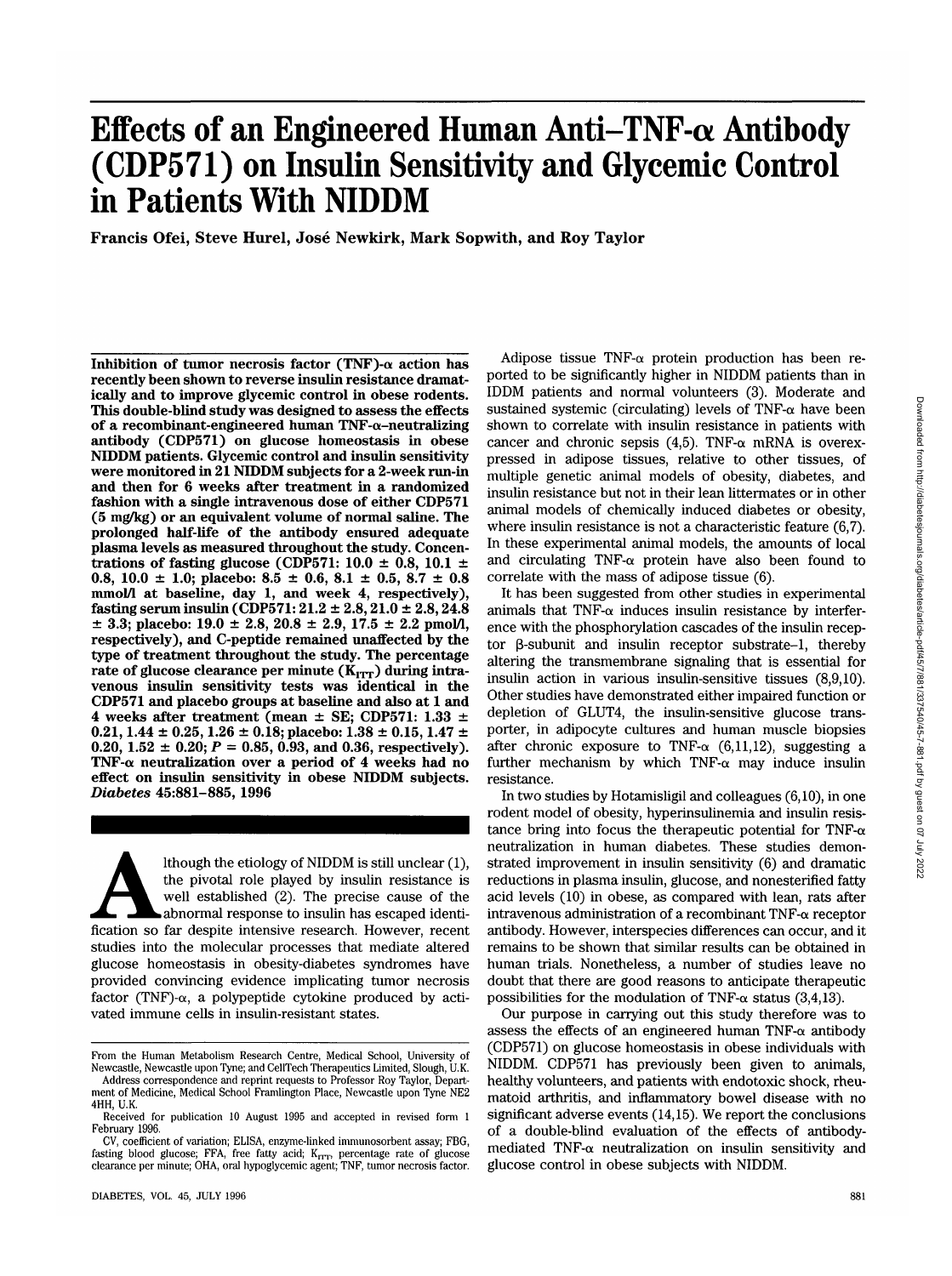| TABLE 1                            |  |
|------------------------------------|--|
| Summary of patient characteristics |  |

|                                 | CDP571         | Placebo        |  |  |
|---------------------------------|----------------|----------------|--|--|
| No. of patients                 | 10             | 11             |  |  |
| Age (years)                     | $61.9 \pm 1.8$ | $59.2 \pm 2.2$ |  |  |
| Duration of NIDDM (years)       | $8.9 \pm 1.2$  | $7.6 \pm 2.0$  |  |  |
| Sex (M: F)                      | 7.3            | 6:5            |  |  |
|                                 | $93.6 \pm 4.1$ | $89.9 \pm 2.8$ |  |  |
| Weight $(kg)$<br>BMI $(kg/m^2)$ | $32.1 \pm 0.7$ | $32.4 \pm 1.2$ |  |  |

Data are means ± SE.

## **RESEARCH DESIGN AND METHODS**

The study was approved by the Joint Ethics Committee of the Newcastle and North Tyneside Health Authorities and the University of Newcastle and was conducted at the Royal Victoria Infirmary, Newcastle upon Tyne, U.K.

CDP571 was provided as a clear solution in vials of 5.1 mg/ml (Celltech Therapeutics, Slough, U.K.). CDP571 was generated from a mouse monoclonal antibody raised against recombinant TNF-a. The complementarity determining regions, together with additional framework residues required to maintain conformational integrity, were transferred into the framework of a human antibody with human  $\gamma$ 4 constant and  $\kappa$  light chains, as described previously (14). The engineered antibody retains the full-binding activity for TNF- $\alpha$ , as assessed by competition enzyme-linked immunosorbent assay (ELISA) and neutralizes  $TNF-\alpha$  in vitro and in vivo. The plasma half-life in humans is over 1 week.

The patients with NIDDM  $(n = 21)$  gave written consent to participate in the study, which was a double-blind placebo-controlled trial with a parallel design. Patients selected for entry had diabetes of  $>2$  years duration and were treated with diet only or with the addition of oral hypoglycemic agents (OHAs). Where an OHA was taken, the dose was unchanged for at least 2 months before entry into the run-in phase and throughout the entire study. No patients had intercurrent infection, renal or liver dysfunction, a history of asthma, or clinically important allergies. Previous organ transplantation, malignancy, and pregnancy or intended pregnancy during the study were exclusion factors. Prohibited concurrent or recently used medications were insulin, glucocorticoids, and pentoxifylline (13) in view of their known effects on glucose homeostasis and on TNF- $\alpha$  expression. Subjects randomized to the CDP571 and placebo treatment groups were suitably matched with respect to age, body weight, BMI, and duration of NIDDM (Table 1).

The study was made up of a 2-week run-in phase and a 6-week treatment phase (Fig. 1). Patients were assessed after an overnight fast and abstained from medication on the morning of tests on eight separate occasions. Study visit assessments for each patient included a standard physical examination at the screening and final visit, routine urinalysis, and blood samples for hematological and biochemical parameters.

Fasting blood glucose (FBG) was measured on venous whole blood at weekly intervals during the run-in phase. Only patients with stable FBG values (not varying by >25%) on three consecutive occasions and who continued to fulfill the entry criteria were randomized to receive either CDP571 or placebo and entered into the 6-week double-blind phase. Randomization was carried out after stratification of patients into two groups according to BMI (group A, BMI =  $27-35$  kg/m<sup>2</sup> and group B,  $\text{BMI} = 35.1 - 42 \text{ kg/m}^2$ ) to limit any marked imbalance in patient weights between treatment groups. On entering the treatment phase, each subject received a single dose (5 mg/kg body weight) of either 5.1 mg/ml undiluted CDP571 (equivalent to 0.98 ml/kg body weight) or an equivalent volume of 0.9% (wt/vol) saline through an antecubital vein by slow infusion over  $\sim$ 1 h. Both subject and investigator were blinded to the nature of the infusion. Vital signs were monitored regularly during and for 2 h after the infusion.

Each patient underwent a short insulin sensitivity test immediately before the CDP571 infusion and 1 and 4 weeks after the infusion (16). Data from short insulin sensitivity tests correlate highly with euglycemic-hyperinsulinemic clamp studies (16). A dose of 0.1 U/kg body weight of human Actrapid insulin (Novo-Nordisk, Denmark) was given intravenously as a bolus in a volume of 2 ml and flushed through the cannula with 5 ml of saline. All blood samples taken during the insulin sensitivity test were arterialized samples taken from a wrist vein, the hand being maintained at 50°C in a heated box (17). Blood samples for glucose determinations were taken basally and every minute for 15 min after the intravenous injection of insulin, and those for serum insulin, free fatty acids (FFAs), and intermediary metabolites were taken basally and at 5-min intervals. Samples for C-peptide, catecholamines, and glucagon were taken basally and at 15 min.

Blood samples were taken at all study visits for fasting glucose, insulin, C-peptide, catecholamines, glucagon, and metabolites. Blood samples for measurement of CDP571 concentrations and anti-CDP571 antibody levels were taken just before and after the administration of the study medication and thereafter at each study visit. All plasma samples were kept frozen at  $-20^{\circ}$ C ( $-40^{\circ}$ C for C-peptide) until assayed.

Blood glucose concentrations were measured on whole blood by the glucose oxidase method using a Yellow Springs glucose analyzer (Yellow Springs, Yellow Springs, OH; interstudy coefficient of variation [CV], 3.5%). Blood for intermediary metabolites was collected into tubes containing perchloric acid precooled to 0°C and subsequently analyzed using a Cobas Bio centrifugal analyzer fitted with a fluorimetric attachment (interassay CV, 6.0%) (18). Serum insulin concentration was determined by ELISA (interassay CV, 5.0%) (19) and C-peptide (3-h human C-peptide radioimmunoassay kit, antiserum K6, Novo Nordisk A/S, Denmark) (20) and glucagon (21) by radioimmunoassay (interassay CV, 6.2% and 9.5%, respectively). Epinephrine and norepinephrine were measured by high pressure liquid chromatography (interassay CV, 12.4% and 7.6%, respectively) (22) and FFA by centrifugal enzymatic analysis (interassay CV, 3.7%) (23). CDP571 levels were measured in an ELISA using TNF- $\alpha$  coated microtiter plates and an anti-human IgG4 second antibody. Anti-CDP571 antibodies were measured using a double antigen sandwich ELISA (14). Total TNF- $\alpha$  was measured using an ELISA assay (Medgenix Diagnostics, Fleurous, Belgium). To determine CDP571 activity in vivo, plasma samples containing CDP571 were titrated into the L929 cytotoxic bioassay in the presence of a fixed (200 pg/ml) concentration of TNF- $\alpha$ , and data was expressed as the concentration of CDP571 able to inhibit 90% of TNF- $\alpha$  cytotoxic activity. Because p55  $TNF-\alpha$  soluble receptors in the pretreatment plasma samples were within the normal range (1-5 ng/ml) and a previous study has shown no change in p55 receptor levels after CDP571 infusion (data on file), soluble receptor levels in plasma were not measured in postinfusion samples.

The slope of regression lines for blood glucose concentrations during the insulin sensitivity tests were calculated for each subject and are expressed as a percentage  $(K_{1TT})$ . Numeric data are presented as means  $\pm$  SE. The significance of differences between the treatment groups was assessed by Student's *t* test.

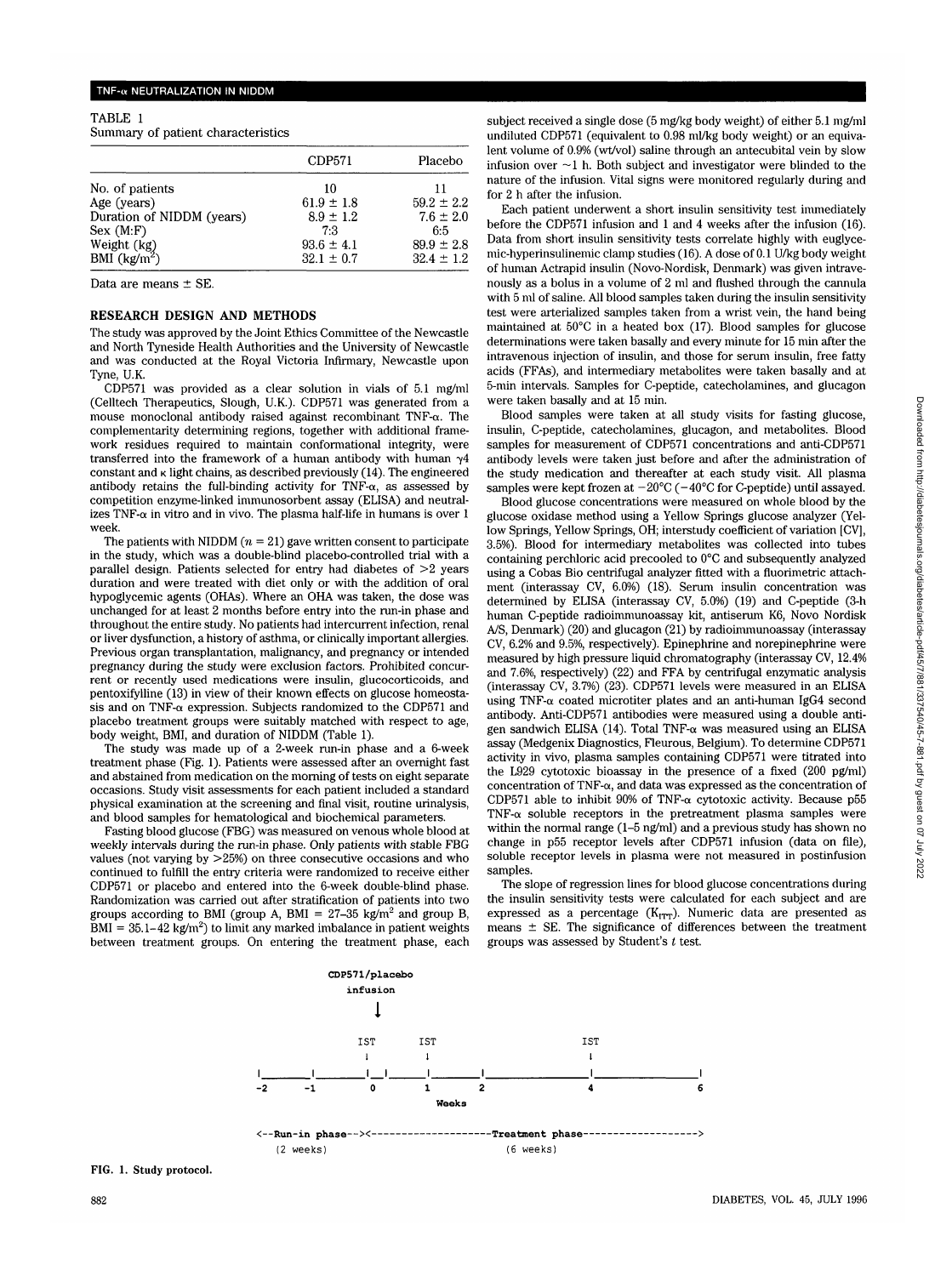## TABLE 2

Insulin sensitivity measured by short intravenous sensitivity test and fasting plasma insulin immediately before the TNF i neutralizing antibody infusion (week 0), 1 week later, and 4 weeks later

|                                                                            | Week 0         | Week 1                                          | Week 4 |  |
|----------------------------------------------------------------------------|----------------|-------------------------------------------------|--------|--|
| $K_{\text{IPT}}$ (mmol $\cdot$ l <sup>-1</sup> $\cdot$ min <sup>-1</sup> ) |                |                                                 |        |  |
| CDP571                                                                     |                | $1.33 \pm 0.21$ $1.44 \pm 0.25$ $1.26 \pm 0.18$ |        |  |
| Placebo                                                                    |                | $1.38 \pm 0.15$ $1.47 \pm 0.20$ $1.52 \pm 0.20$ |        |  |
| Fasting plasma insulin $(\mu U/I)$                                         |                |                                                 |        |  |
| CDP571                                                                     | $21.2 \pm 2.8$ | $21.0 \pm 2.8$ $24.8 \pm 3.3$                   |        |  |
| Placebo                                                                    |                | $19.0 \pm 2.8$ $20.8 \pm 2.9$ $17.5 \pm 2.2$    |        |  |

Data are means ± SE.

## RESULTS

All patients who entered the run-in phase of the study completed the trial. No significant adverse events related or unrelated to CDP571 were reported.

FBG did not change during the study in either the CDP571 or placebo group, and at no time was there a significant difference between the groups (Fig. 1). Similarly, fasting plasma insulin did not change during the study and did not differ between the groups (Fig. 1). Fasting C-peptide data confirmed the lack of difference in insulin secretion rates  $(1.03 \pm 0.09 \text{ vs. } 0.98 \pm 0.13, 1.02 \pm 0.08 \text{ vs. } 1.02 \pm 0.14, \text{ and }$  $1.07 \pm 0.10$  vs.  $1.01 \pm 0.13$  for CDP571 and placebo at day 0, day 1, and week 4, respectively). The percentage rate of glucose clearance per minute  $(K<sub>ITT</sub>)$  during intravenous insulin sensitivity tests was identical in the CDP571 and placebo groups at baseline and also at 1 and 4 weeks after treatment (Table 2).

As an index of adipose tissue insulin sensitivity, fasting plasma FFA levels were assessed. No change was observed in either group during the study and there were no significant differences between groups at any point (Fig. 3). Additionally, the rate of suppression of FFA after intravenous insulin was almost identical between the two groups before CDP571 or placebo administration and also 1 week and 4 weeks later (Fig. 2). Plasma catecholamines and glucagon levels were not different during these tests (Table 3).

Plasma levels of CDP571 antibody were maximal immediately after the infusion (122  $\mu$ g/ml), and the antibody was eliminated with a half-life of  $\sim$ 1 week (Table 4). Antiidiotype antibodies became detectable 2 weeks after the infusion but did not increase the clearance rate of CDP571. Total immunoreactive plasma TNF- $\alpha$  levels did not change in the placebo group before and after infusion (16.4  $\pm$  1.7 vs.



FIG. 2. Fall in plasma FFA concentrations during the intravenous insulin sensitivity tests before CDP571 ( $\bullet$ ) or placebo ( $\circ$ ) (A), 1 week later  $(B)$ , and 4 weeks later  $(C)$ . Insulin  $(0.1 \text{ U/kg})$  was injected at time



FIG. 3. Sequential measurements of FBG, fasting plasma insulin, and fasting plasma FFA during the study for the CDP571  $(①)$  and placebo  $(①)$  groups.

 $13.1 \pm 1.8$  pg/ml;  $P > 0.05$ ), whereas in the CDP571 infusion group, plasma TNF- $\alpha$  levels fell from 22.0  $\pm$  4.9 to below the limit of detection of the assay (2 pg/ml) in 8 of the 10 subjects. In the two subjects whose plasma levels remained detectable, concentrations fell from 38.8 to 11.1 and 20.3 to 4.0 pg/ml. To determine whether the anti-TNF- $\alpha$  antibody remained biologically active in vivo, plasma samples were titrated into the cytotoxic bioassay in the presence of a fixed concentration of TNF-a. The concentration of CDP571 required to inhibit 90% of the TNF effect was 65 and 70 ng/ml in separate assays on a CDP571 standard,  $65.2 \pm 4.2$  ng/ml in the plasma samples taken 1 h after the infusion, and 68.1  $\pm$ 8.5 ng/ml in the plasma samples taken 7 days later. The antibody thus retained full bioactivity in vivo.

Serum total cholesterol and triglycerides remained unchanged over the 6-week treatment phase in both groups of patients. No abnormal results were obtained throughout the study from urinalysis and routine hematology and biochemistry tests.

# DISCUSSION

This study is the first to assess the effects of TNF- $\alpha$  neutralization on glucose homeostasis in humans. CDP571 given parenterally as an infusion of 5 mg/kg body weight did not change insulin sensitivity of either glucose or fat metabolism. The NIDDM subjects were insulin resistant, the  $K_{ITT}$  being  $\sim$ 30% of a previously reported normal group (16). The study was designed to measure change in insulin sensitivity over a period of 1-4 weeks, during which antibody levels were known to remain elevated. It is unlikely that shorter term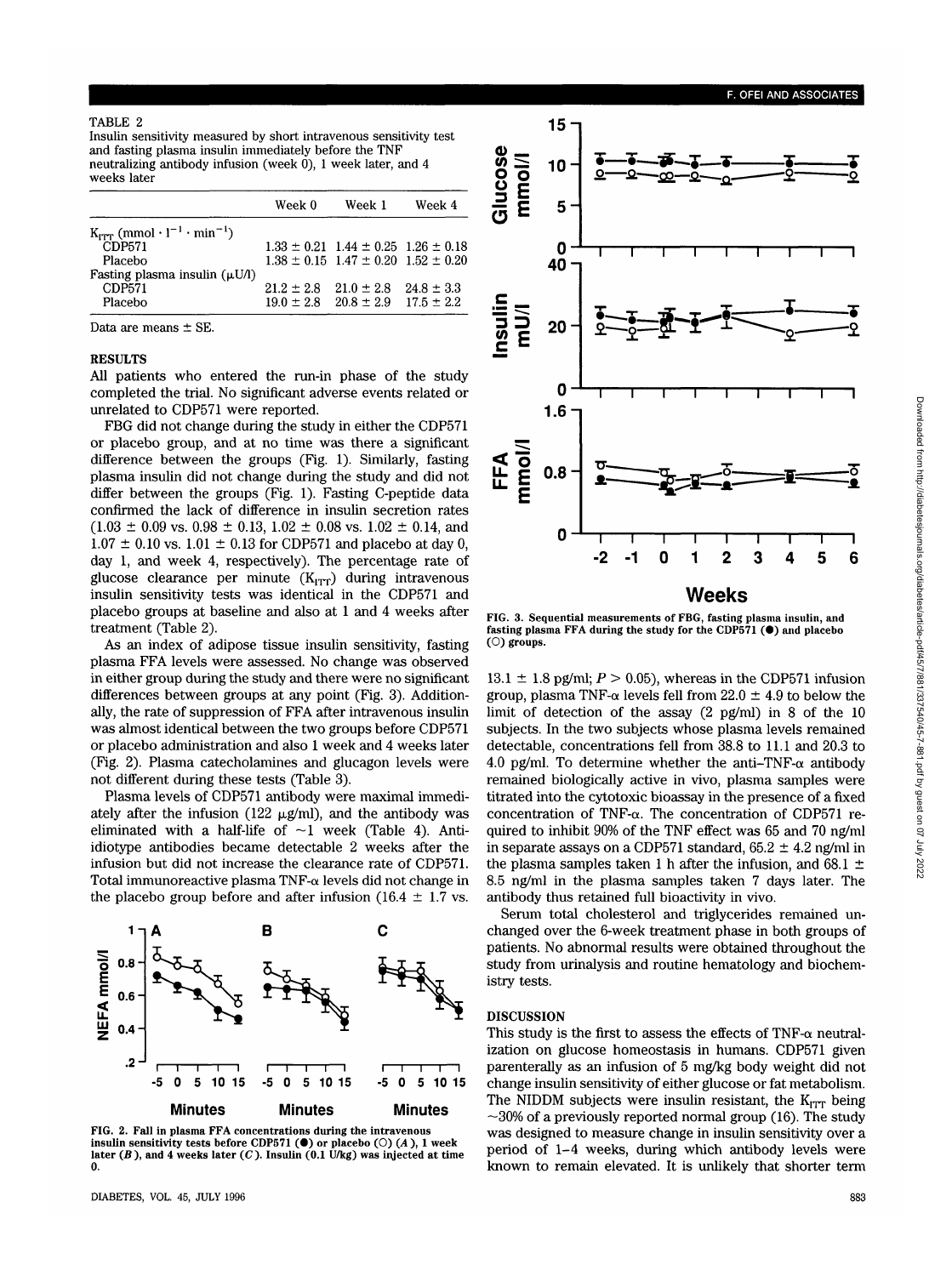## TNF-w NEUTRALIZATION IN NIDDM

## TABLE 3

Catecholamine and glucagon levels during the insulin sensitivity tests in the CDP571 and placebo groups

|                         | Test 1       |                                                                                                                                                 |             | Test 2       |              |              | Test 3       |              |              |
|-------------------------|--------------|-------------------------------------------------------------------------------------------------------------------------------------------------|-------------|--------------|--------------|--------------|--------------|--------------|--------------|
|                         | $-15$        | 0                                                                                                                                               | $+15$       | $-15$        | $\bf{0}$     | $+15$        | $-15$        | $\mathbf{0}$ | $+15$        |
| Epinephrine (nmol/l)    |              |                                                                                                                                                 |             |              |              |              |              |              |              |
| CDP571                  |              | $0.23 \pm 0.03$ $0.20 \pm 0.02$ $0.27 \pm 0.04$ $0.24 \pm 0.03$ $0.26 \pm 0.05$ $0.26 \pm 0.02$ $0.26 \pm 0.03$ $0.23 \pm 0.03$ $0.20 \pm 0.03$ |             |              |              |              |              |              |              |
| Placebo                 |              | $0.22 \pm 0.02$ $0.24 \pm 0.04$ $0.25 \pm 0.03$ $0.24 \pm 0.02$ $0.27 \pm 0.04$ $0.24 \pm 0.04$ $0.19 \pm 0.02$ $0.20 \pm 0.02$ $0.22 \pm 0.03$ |             |              |              |              |              |              |              |
| Norepinephrine (nmol/l) |              |                                                                                                                                                 |             |              |              |              |              |              |              |
| CDP571                  |              | $1.76 \pm 0.16$ $1.67 \pm 0.18$ $1.89 \pm 0.25$ $1.45 \pm 0.14$ $1.44 \pm 0.15$ $1.80 \pm 0.17$ $1.61 \pm 0.17$ $1.56 \pm 0.18$ $1.73 \pm 0.19$ |             |              |              |              |              |              |              |
| Placebo                 |              | $1.51 \pm 0.18$ $1.54 \pm 0.20$ $1.87 \pm 0.23$ $1.54 \pm 0.16$ $1.63 \pm 0.24$ $1.85 \pm 0.23$ $1.72 \pm 0.22$ $1.60 \pm 0.20$ $1.85 \pm 0.30$ |             |              |              |              |              |              |              |
| Glucagon (pg/ml)        |              |                                                                                                                                                 |             |              |              |              |              |              |              |
| CDP571                  | $115 \pm 10$ | $120 \pm 11$                                                                                                                                    | $100 \pm 7$ | $133 \pm 19$ | $121 \pm 16$ | $107 \pm 13$ | $137 \pm 20$ | $129 \pm 19$ | $124 \pm 12$ |
| Placebo                 | $96 \pm 11$  | $100 \pm 13$                                                                                                                                    | $86 \pm 12$ | $105 \pm 17$ | $103 \pm 16$ | $82 \pm 12$  | $123 \pm 16$ | $109 \pm 13$ | $100 \pm 8$  |

Data are means ± SE.

effects were missed because the plasma glucose and insulin levels on the day after CDP571 administration were unchanged. These data were unexpected in view of the convincing data from studies on animals, and three major questions must be addressed. First, was the dose of neutralizing antibody sufficient? Second, was  $TNF-\alpha$  neutralization in the appropriate site achieved? Third, is there a major species difference in the role of TNF- $\alpha$  in modulating insulin sensitivity?

Measurement of plasma CDP571 levels confirmed that the half-life was as previously reported (14), and the dose administered achieved adequate plasma levels in the context of the study design. The affinity of CDP571 for TNF- $\alpha$  would ensure that plasma TNF- $\alpha$  concentration was effectively zero. The biological effects of in vivo neutralization of TNF- $\alpha$ by CDP571 have been demonstrated on rheumatoid arthritis disease activity in humans (15). In the latter study, a significant beneficial effect was noted after single intravenous doses as low as 1.0 mg/kg, five times less than in the present study. It is relevant to record that in the present study, one patient with osteoarthritis reported marked reduction in bilateral knee pain after placebo or CDP571 infusion and was able to walk without a stick for several weeks. He was subsequently found to have received CDP571. However, this improvement in symptoms was not objectively assessed and cannot be commented on further. The lack of any relevant effects in our study patients makes it unlikely that a doubling or even quadrupling of the dose of CDP571 administered would produce useful effects on insulin sensitivity.

To prevent TNF- $\alpha$  action, delivery of the cytokine to its receptor site must be interrupted. It is clear that effective plasma neutralizing antibody concentrations were achieved in the present study and that the IgG antibody used would diffuse readily into the extracellular fluid compartment. However, if the TNF- $\alpha$  was being produced in close proximity to its presumed site of action in muscle tissue, antibody circulating in plasma and extracellular fluid may not be fully effective in this microenvironment. If this was so, it is clear that TNF- $\alpha$  could not be acting as an endocrine factor produced by adipose tissue and targeted at muscle. Alternatively, if  $TNF-\alpha$  interacted with the insulin-signaling pathway in a relatively inaccessible microenvironment, or even intracellularly, the present data would not be incompatible with a role for TNF- $\alpha$  in the regulation of insulin sensitivity in humans. The beneficial effect on carbohydrate metabolism of pentoxifylline, a drug known to act through inhibition of TNF- $\alpha$  production (24), rather than by interaction after release of the cytokine from production sites would lend support to this hypothesis.

Hotamisligil et al. (6) observed peripheral glucose utilization to increase in obese rats after daily administration for 3 days of a recombinant soluble  $TNF-\alpha$  receptor immunoglobulin G chimeric protein. The measurements of insulin sensitivity indicated improvement in muscle insulin sensitivity. Not all muscle-like cell lines respond to  $TNF-\alpha$ . L6 myoblasts have been reported to exhibit no change in insulin sensitivity in culture during TNF- $\alpha$  exposure, whereas in the same study, 3T3-L1 adipocytes were observed to have lower rates of glucose transport after incubation with TNF- $\alpha$  (25). TNF- $\alpha$ mRNA overexpression in adipose tissue has previously been reported from animal experiments (6). A recent study in human subjects also suggests similar findings (26). However, the extent to which this overexpression occurs differs in obese animals and humans, being five- to tenfold in animals and only 2.5-fold in humans. Furthermore, in the rodent models, circulating levels of TNF- $\alpha$  protein are measurable, albeit at low concentrations, and correlate with adipose tissue mass and TNF- $\alpha$  mRNA expression, whereas in human subjects, systemic levels of  $TNF-\alpha$  protein are reported to be extremely low (26), a finding confirmed in the present study.

| TABLE 4 |                                                             |  |  |
|---------|-------------------------------------------------------------|--|--|
|         |                                                             |  |  |
|         | Plasma levels of CDP571 and endogenous anti-CDP571 antibody |  |  |

|                    | Week 0<br>before<br>infusion | Week 0<br>after<br>infusion | Week 1          | Week 2          | Week 4          | Week 6          |
|--------------------|------------------------------|-----------------------------|-----------------|-----------------|-----------------|-----------------|
| Plasma CDP571      |                              |                             |                 |                 |                 |                 |
| CDP571             | $0.05 \pm 0.04$              | $125.1 \pm 9.2$             | $27.9 \pm 4.0$  | $17.8 \pm 1.5$  | $4.6 \pm 1.2$   | $0.8 \pm 0.4$   |
| Placebo            | $0.01 \pm 0.00$              | $0.01 \pm 0.00$             | $0.01 \pm 0.00$ | $0.01 \pm 0.00$ | $0.01 \pm 0.00$ | $0.01 \pm 0.00$ |
| Plasma anti-CDP571 |                              |                             |                 |                 |                 |                 |
| CDP571             | $0.17 \pm 0.05$              |                             | $0.10 \pm 0.01$ | $0.89 \pm 0.32$ | $0.71 \pm 0.13$ | $1.32 \pm 0.42$ |
| <b>Placebo</b>     | $0.15 \pm 0.05$              |                             | $0.14 \pm 0.04$ | $0.15 \pm 0.05$ | $0.14 \pm 0.04$ | $0.14 \pm 0.04$ |

Data are means ± SE.

Downloaded from http://diabetesjournals.org/diabetes/article-pdf/45/7/881/337540/45-7-881.pdf by guest on 07 July 2022 Downloaded from http://diabetesjournals.org/diabetes/article-pdf/45/7/881/337540/45-7-881.pdf by guest on 07 July 2022